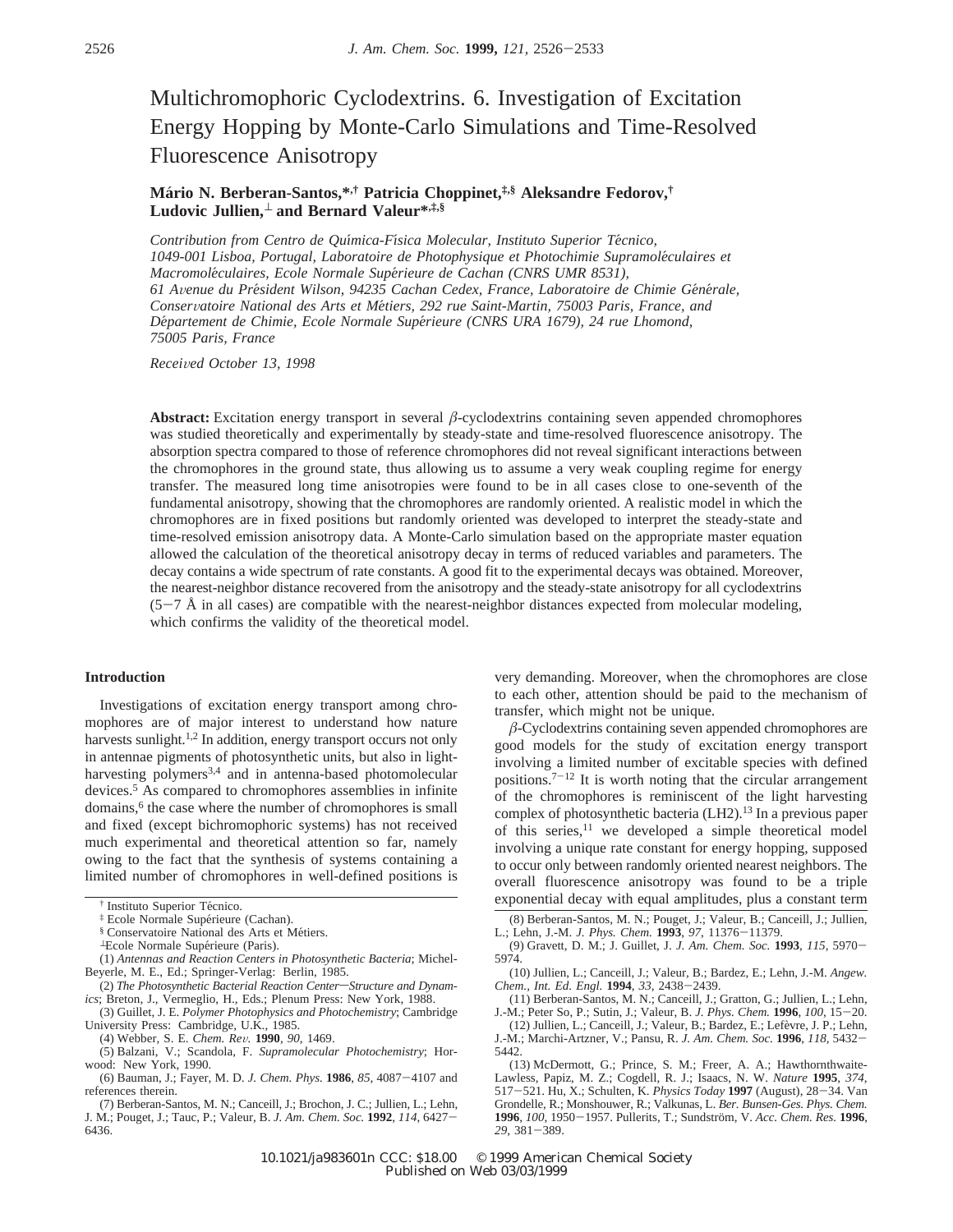**Scheme 1**



that is one-seventh of the fundamental anisotropy  $r_0$ . Steadystate and frequency-domain fluorescence anisotropy experiments carried out on a particular cyclodextrin were in good agreement with a long-time leveling-off of the emission anisotropy at  $r_0$ 7, thus demonstrating that there is no preferred mutual orientation between the chromophores. The flexibility of the link between the chromophores and the cyclodextrin backbone explain such a random relative orientation. Regarding the dynamics of energy hopping, the difference between the experimental and theoretical anisotropy decay curves was explained by the crude approximations made in the model. In particular, the distributions of distances and mutual orientations of the chromophores were not taken into account.

In the present work, the dynamics of energy hopping was investigated from a completely new point of view much closer to the reality, i.e., with a distribution of rate constants in mind (as suggested by Scheme 1, which illustrates the excitation energy hopping process). Considering the difficulty of the theoretical approach, we performed Monte-Carlo simulations, and the results were used to look for the consistency with experimental data of time-resolved fluorescence anisotropy obtained by the single photon-timing technique. In this investigation, several multichromophoric cyclodextrins were studied. Their chemical structures are shown in Figure 1.

### **Theory**

**Mechanism of Transfer.** Before designing a model for energy transport among chromophores in a circular arrangement, it is necessary to discuss the possible mechanisms of transfer that are likely to be involved in the multichromophoric cyclodextrins under study. Owing to the flexibility of the link between the chromophores and the cyclodextrin backbone, the interchromophoric distance can be quite short (<10 Å) in several conformations. Therefore, we must examine the relative contribution of Coulombic and short-range interactions.

A careful comparison of the absorption spectra of the labeled cyclodextrins and that of the reference chromophore, NAEt or NAGlu, provides information on possible short-range interactions and especially excitonic coupling. The solubility of CD7- (3) in an ethanol-methanol (9:1) mixture (used for emission anisotropy experiments) was sufficient to determine the molar absorption coefficient. Its wavelength dependence for CD7(3) was found to be very close to that of the reference chromophore NAGlu multiplied by seven in the 220-350 nm range. Therefore, the absence of significant shift and hypo- or hyperchromic effect precludes the existence of significant interaction in the ground state. Unfortunately, such an absolute comparison was not possible with the other cyclodextrins because of the lack of sufficient solubility for accurate determination of the molar absorption coefficients. Nevertheless,



Figure 1. Chemical structure of the multichromophoric cyclodextrins and the relevant model chromophores NAEt and NAGlu.

relative comparison of the absorption spectra could be done by normalization of the spectra at 320 nm. In all cases, the discrepancies between the absorption spectra of the labeled cyclodextrins and those of the relevant reference chromophores were found to be less than 10%. Excitonic coupling can thus be safely ignored.

Resonance energy transfer can then occur according to Coulombic interactions<sup>14</sup> or short-range interactions resulting from interchromophore orbital overlap.15,16 Regarding the relative contribution of these two processes, it is worth pointing out the observations of Scholes and Ghiggino<sup>17</sup> in the case of naphthalene dimers: they found that at an interchromophoric distance of 4 Å, for instance, the contribution of short-range interactions to the overall calculated electronic coupling is only 17% because the electronic transitions are allowed. In the cyclodextrins labeled with naphthalenic chromophores, we also expect much of the coupling to result from Coulombic interactions rather than short-range interactions.

Let us consider now the Coulombic interactions. At large donor-acceptor separations, the interaction can be wellapproximated as point dipole-dipole (Förster theory).<sup>14</sup> But when the donor-acceptor separation approaches the size of the chromophores, the Coulombic term must take into account the shape of the molecular charge distribution. This can be achieved by considering the total excitation as a sum of electrostatic

<sup>(14) (</sup>a) Förster, Th. Ann. Phys. (Leipzig) **1948**, 2, 55-75. (b) Förster, Th. Discuss. Faraday Soc. **1959**, 27, 7-17; Modern Quantum Chemistry; Th. *Discuss. Faraday Soc.* **<sup>1959</sup>**, *<sup>27</sup>*, 7-17; *Modern Quantum Chemistry*; Sinanoglu, O., Ed.; Academic Press: New York, 1965; Part III, pp 93- 137.

<sup>(15)</sup> Dexter, D. L. *J. Chem. Phys.* **<sup>1953</sup>**, *<sup>21</sup>*, 836-850.

<sup>(16)</sup> Speiser, S. *Chem. Re*V*.* **<sup>1996</sup>**, *<sup>96</sup>*, 1953-1976.

<sup>(17)</sup> Scholes, G. D.; Ghiggino, K. P. *J. Phys. Chem.* **<sup>1994</sup>**, *<sup>98</sup>*, 4580- 4590.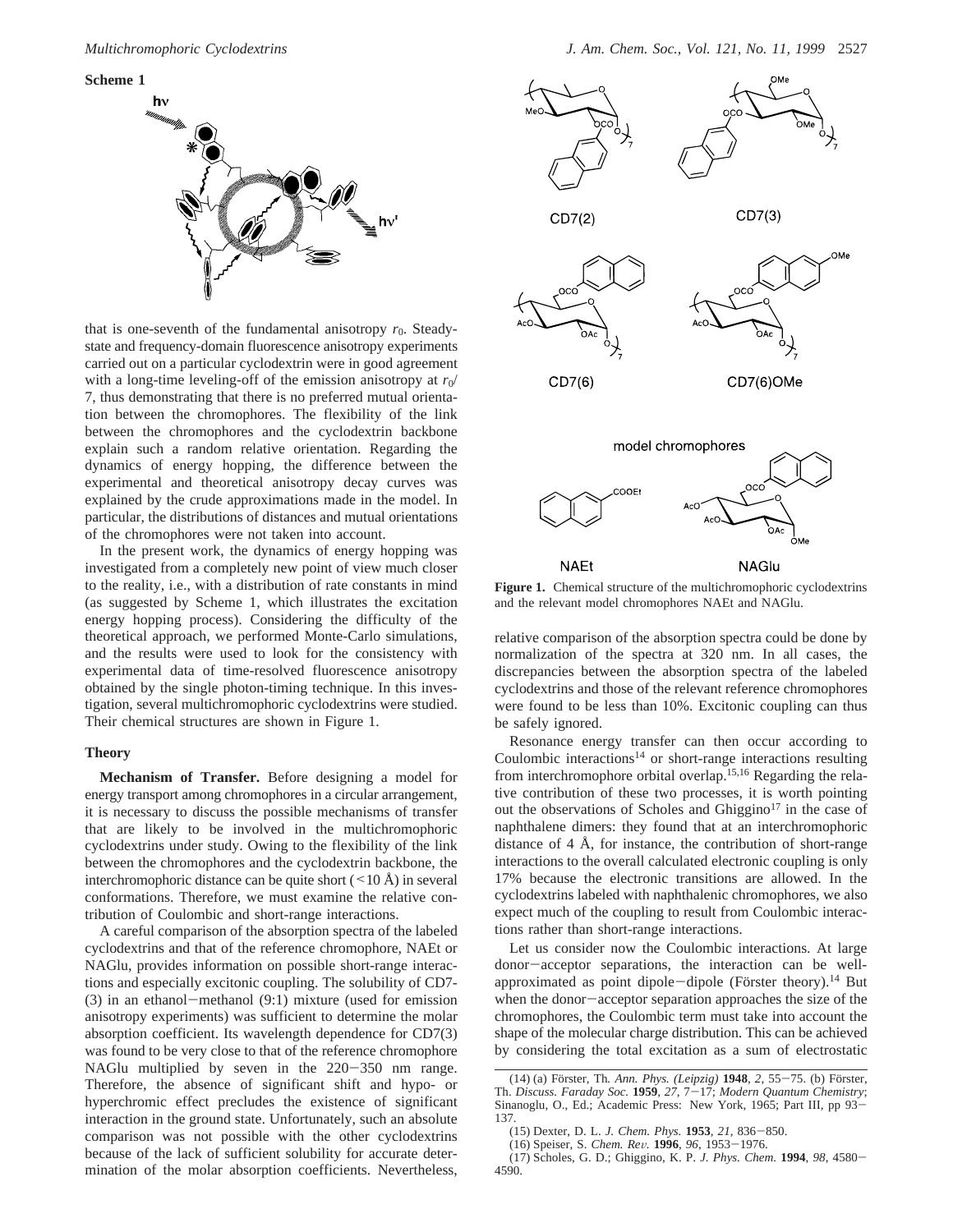interactions between point monopoles located at the atoms of the chromophores.18 The importance of higher order Coulombic interactions can thus be assessed. An interesting application of this method can be found in the work of Fleming et al.19 dealing with the excitation transfer in the LH2 light harvesting antenna complex of *Rhodobacter sphaeroides*; despite the small interchromophoric separation between the bacteriochlorophyll a molecules, the monopole corrections were found to be only 20% or less.

All these considerations lead us to make the approximation of pure dipole-dipole interaction, i.e., very weak coupling, and to use in the simulations the Förster formula<sup>14b</sup> for the rate constant. The validity of this approximation will be further discussed in view of the results obtained with the various multichromophoric cyclodextrins.

Since we previously showed that there is no preferred orientation between the chromophores, $7,11$  our system is relevant to the problem of excitation transport among randomly oriented chromophores in a finite volume under the condition of very weak coupling. This problem was theoretically studied by Ediger and Fayer20 for randomly distributed chromophores and an isotropic interaction, who found, for a number of chromophores  $\leq$ 3, an exact solution expressed as the Laplace transform of the probability of finding an initially excited chromophore still excited at time *t*. However, for anisotropic interactions and a larger number of chromophores, the developed equations no longer apply. Consequently, we decided to perform Monte-Carlo simulations built upon the appropriate master equation.

**Model for Energy Hopping Dynamics.** The electronic excitation energy hopping between the seven chromophores of the cyclodextrins studied can be modeled according to the following picture: (i) Chromophores are located at the edges of a regular heptagon, of side R. The nearest-neighbor distance is therefore *R*, while the distances to second and third neighbors are, respectively, 1.802*R* and 2.247*R*. (ii) Orientations of the chromophores are supposed to be uncorrelated and at random. (iii) They are also considered to be frozen. In this way, there will be many different seven-chromophore configurations, each with a particular set of orientations. For each, the possibility of transfer between any pair is allowed for. (iv) The dipole-dipole (Förster) mechanism for transfer of electronic excitation energy is assumed, for which the rate constant for transfer  $is^{14b}$ 

$$
k = \frac{3}{2} \frac{\kappa^2}{\tau_0} \left(\frac{R_0}{d}\right)^6 \tag{1}
$$

where *d* is the donor-acceptor distance,  $\tau_0$  is the fluorescence lifetime,  $\kappa^2$  is the orientational factor, and  $R_0$  is the critical (or Förster) radius (computed with  $\kappa^2 = \frac{2}{3}$ ).

From these assumptions, and for a given set of chromophore orientations (configuration), it follows that the dynamics of incoherent energy hopping is described by the following master equation, $^{11}$ 

$$
\frac{\text{dP}}{\text{d}t} = \text{KP} \tag{2}
$$

where **P** is the vector of the time-dependent individual excitation

probabilities

$$
\mathbf{P}(t) = \begin{bmatrix} P_1(t) \\ P_2(t) \\ \dots \\ P_7(t) \end{bmatrix}
$$
 (3)

and **K** is the matrix of rate constants

$$
\mathbf{K} = \begin{bmatrix}\n-(k_{12} + k_{13} + ... + k_{17}) & k_{21} & k_{31} & k_{71} \\
k_{12} & -(k_{12} + k_{13} + ... + k_{17}) & k_{32} & k_{72} \\
... & ... & ... & ... \\
k_{17} & ... & ... & -(k_{71} + k_{72} + ... + k_{76})\n\end{bmatrix}
$$

whose elements are combinations of the *i*,*j* pair rate constants  $(i, j = 1, 2, ..., 7, i \neq j)$ 

$$
k_{ij} = \frac{3}{2} \frac{\kappa_{ij}^2}{\tau_0} \left(\frac{\bar{R}_0}{d_{ji}}\right)^6
$$
 (5)

where

$$
d_{ij} = \alpha_{ij} R \tag{6}
$$

and  $\alpha_{ii}$  takes the values 1, 1.802, and 2.247 for the first, second, and third nearest-neighbors, respectively. Equation 2 admits an exact solution, given by

$$
\mathbf{P}(t) = \exp(\mathbf{K}t)\mathbf{P}_0
$$
 (7)

where  $P_0$  is the vector of the initial excitation probabilities. To account for the chromophore intrinsic decay, the excitation probability  $P(t)$  should also be multiplied by  $exp(-t/\tau_0)$ .<sup>11</sup>

One of the observable quantities that reflects the energy hopping dynamics is the anisotropy of the fluorescence emitted by the excited chromophores. It is well-known that for randomly oriented chromophores the anisotropy of the fluorescence r(t), following excitation of chromophore 1, is to a very good approximation given  $by<sup>21</sup>$ 

$$
r(t) = r_0 P_1(t) \tag{8}
$$

where  $r_0$  is the fundamental anisotropy and  $P_1(t)$  is the probability that the initially excited chromophore is still excited at time *t*. For long times, this probability attains a limiting value of  $\frac{1}{7}$ , corresponding to a maximum spread of the excitation in the seven-chromophore system. The macroscopic probability anisotropy decay  $r(t)$ , being a sum of contributions from different configurations, can only be obtained as a numerical average

$$
r(t) = r_0 \langle P_1(t) \rangle = r_0 P_{\text{in}}(t)
$$
\n(9)

where  $P_1(t)$  is computed according to eq 7 for each configuration and  $P_{\text{in}}(t)$  is the excitation probability of the initially excited chromophore after averaging over configurations. This calculation can be done by Monte-Carlo simulation, as is next described.

**Simulation Method.** The simulation method is based on the generation of a large number of configurations by the Monte-Carlo method.

<sup>(18)</sup> Chang, J. C. *J. Chem. Phys.* **<sup>1977</sup>**, *<sup>67</sup>*, 3901-3909.

<sup>(19)</sup> Jimenez, R.; Dikshit, S. N.; Bradforth, S. E.; Fleming, G. R. *J. Phys. Chem.* **<sup>1996</sup>**, *<sup>100</sup>*, 6825-6834.

<sup>(20)</sup> Ediger, M. D.; Fayer, M. D. *J. Chem. Phys.* **<sup>1983</sup>**, *<sup>78</sup>*, 2518-2524. (21) It has been demonstrated in the case of a pair of like molecules that the anisotropy of indirectly excited chromophores is very small (4% of  $r_0$  at time zero) and decays to zero. See: Berberan-Santos, M. N.; Valeur, <sup>B</sup> *J. Chem. Phys.* **<sup>1991</sup>**, *<sup>95</sup>*, 8048-8055.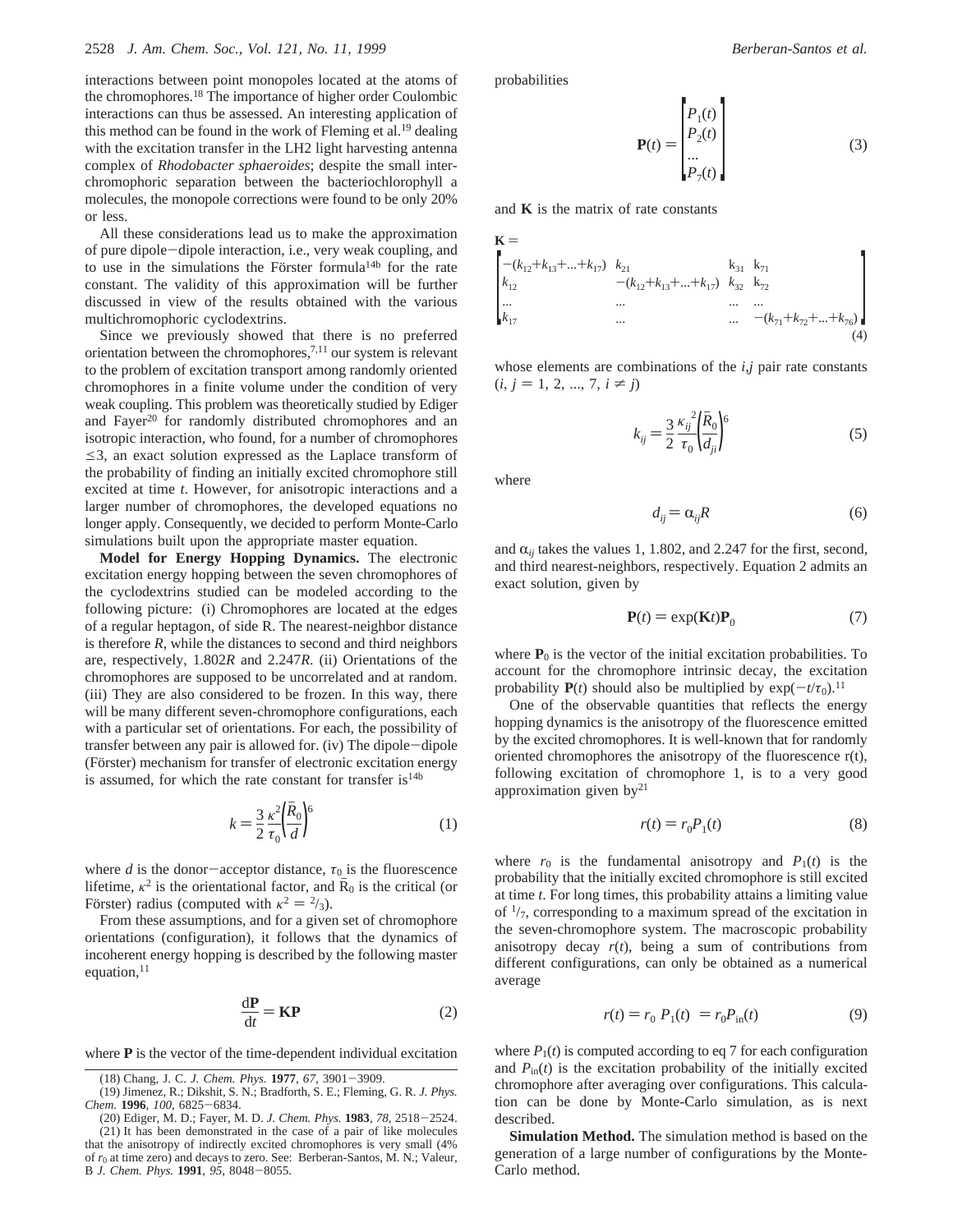Once these configurations are obtained, the usual and obvious procedure<sup>4,22,23</sup> is to compute  $P_1(t)$  for each configuration, followed by the calculation of the anisotropy decay as a configurational average, according to eq 9. However, the calculation of  $P_1(t)$  for each configuration is not direct and implies the determination of the full solution (eq 7) in the following steps:  $22,24$  (i) calculation of the eigenvalues of **K**; (ii) calculation of a set of eigenvectors of **K**; (iii) calculation of an appropriate set of scalar coefficients.

For the pure hopping case, an alternative and simpler procedure exists, avoiding steps ii and iii mentioned above. In this method, one notes that for each configuration generated each of the seven chromophores is equally likely to be initially excited. It is therefore computationally inefficient to consider only the possibility  $P_1(0) = 1$ : All seven cases  $P_i(0) = 1$  (*i* = 1, 2, ..., 7) must be taken into account, by means of a preaveraging procedure. For a given configuration, the rate matrix is  $K^{(c)}$ , and

$$
\mathbf{P}^{(c)}(t) = \exp(\mathbf{K}^{(c)}t)\mathbf{P}_0 = \mathbf{G}^{(c)}\mathbf{P}_0
$$
 (10)

In this way, if it is the *i*th chromophore that is initially excited, the probability that it will remain excited is

$$
P_i^{(c)}(t) = G_{ii}^{(c)}(t) \tag{11}
$$

and the *average* excitation probability of the initially excited chromophore is, for the configuration

$$
P_{\text{in}}^{(c)}(t) = \frac{\sum_{i} G_{ii}^{(c)}(t)}{7}
$$
 (12)

The numerator of eq 12 is the trace of matrix  $\mathbf{G}^{(c)}$  and is therefore base-independent. In this way, if the eigenvalues of matrix  $\mathbf{K}^{(c)}$  are  $\lambda_1^{(c)}$ ,  $\lambda_2^{(c)}$ , ...,  $\lambda_7^{(c)}$ , eq 12 can be rewritten as

$$
P_{\text{in}}^{(c)}(t) = \frac{\sum_{i} \exp(\lambda_i^{(c)} t)}{7}
$$
 (13)

Finally, the *configurationally a*V*eraged* probability is

$$
P_{\text{in}}(t) = \frac{\sum_{c} \sum_{i} \exp(\lambda_i^{(c)} t)}{7c}
$$
 (14)

where  $c$  is the number of configurations. This equation can be rewritten as

$$
P_{\text{in}}(t) = \int_{-\infty}^{0} q(\lambda) \exp(\lambda t) d\lambda \tag{15}
$$

where  $q(\lambda)$  is the density function of the eigenvalues of **K**. Note that only nonpositive values of  $\lambda$  are to be considered because the probability cannot increase indefinitely and must level off at long times. The anisotropy decay thus becomes

$$
r(t) = r_0 \int_{-\infty}^{0} q(\lambda) \exp(\lambda t) d\lambda
$$
 (16)

or, performing the convenient change of variable  $k = -\lambda$ 

$$
r(t) = r_0 \int_0^\infty f(k) \exp(-kt) dk \tag{17}
$$

where  $f(k)$  is the density function for positive and zero rate constants. It is important to note that the density function  $f(k)$ can be written as

$$
f(k) = \frac{1}{7}\delta(k) + \frac{6}{7}f_{+}(k)
$$
 (18)

where the first term on the right-hand side accounts for the long time limit of the anisotropy and  $f_{+}(k)$  is the density function for *positive* rate constants. In this way, the anisotropy decay takes the form

$$
r(t) = \frac{r_0}{7} (1 + 6 \int_0^\infty f_+(k) \exp(-kt) dk)
$$
 (19)

and the steady-state anisotropy  $\bar{r}$  is calculated by means of the following relation

$$
\bar{r} = \frac{\int_0^\infty r(t)I(t)dt}{\int_0^\infty I(t)dt}
$$
\n(20)

where  $I(t)$  represents the total intensity decay assumed to be a single exponential with time constant  $\tau_0$  (intrinsic lifetime of the chromophores). Hence

$$
\frac{\bar{r}}{r_0} = \frac{1}{7} \left( 1 + 6 \int_0^\infty \frac{f_+(k)}{1 + k\tau_0} dk \right) \tag{21}
$$

In order to obtain results with maximum generality, and in particular for Monte-Carlo simulations, equations are rewritten in terms of dimensionless parameters. The reduced time *T* is thus defined

$$
T = \frac{3}{2} \left(\frac{R_0}{R}\right)^6 \left(\frac{t}{\tau_0}\right) = At \tag{22}
$$

and the anisotropy decay becomes

$$
r(T) = \frac{r_0}{7} (1 + 6 \int_0^\infty F_+(K) \exp(-KT) dK)
$$
 (23)

where  $F_{+}(K)$  is the density function of the dimensionless rate constant  $K = k/A$ . The steady-state anisotropy also becomes

$$
\frac{\bar{r}}{r_0} = \frac{1}{7} \left( 1 + 6 \int_0^\infty \frac{F_+(K)}{1 + K A \tau_0} dK \right) \tag{24}
$$

It is also convenient to define a reduced anisotropy  $r_{\text{red}}(T)$ 

$$
r_{\text{red}}(T) = \frac{1}{6} \left( 7 \frac{r(T)}{r_0} - 1 \right) \tag{25}
$$

### **Results and Discussion**

**Monte-Carlo Simulation.** A maximum of 200 000 configurations were generated. The reduced anisotropy obtained and the corresponding distribution of rate constants are shown in Figures 2 and 3, respectively. The observed distribution of rate constants covers a very wide dynamic range and is continuous, implying that the anisotropy decay cannot be represented by a sum of a few exponentials. The function  $F_{+}(K)$  is zero at the origin,  $F_{+}(0) = 0$ . On the other hand, the function  $F_{+}(K)$  does

<sup>(22)</sup> Riehl, J. P. *J. Phys. Chem.* **<sup>1985</sup>**, *<sup>89</sup>*, 3203-3206.

<sup>(23)</sup> Finger, K. U.; Marcus, A. H.; Fayer, M. D. *J. Chem. Phys.* **1994**, *<sup>100</sup>*, 271-286.

<sup>(24)</sup> Berberan-Santos, M. N.; Martinho, J. M. G. *J. Chem. Educ.* **1990**, *<sup>67</sup>*, 375-379.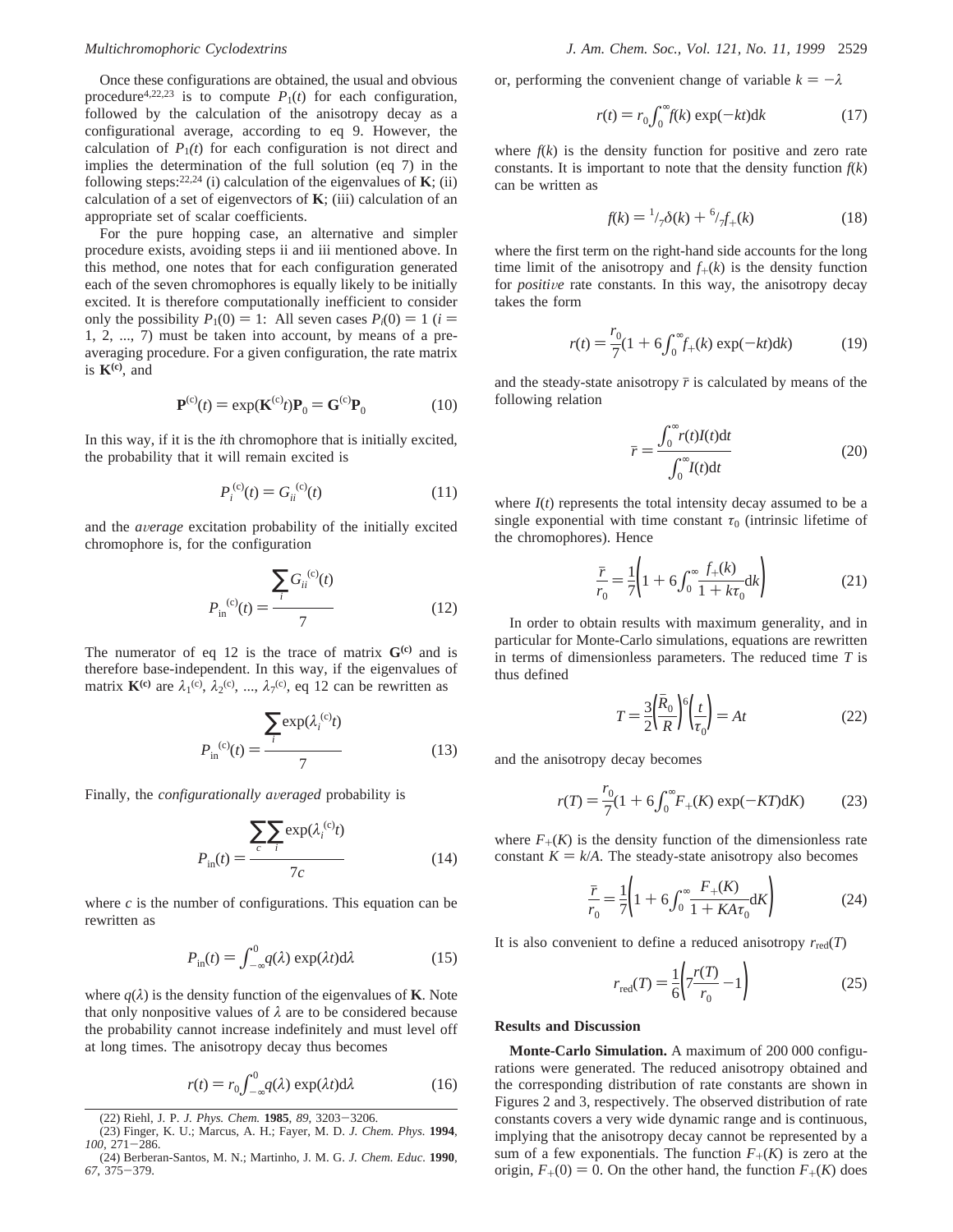

**Figure 2.** Reduced anisotropy decay *r*red(*T*) obtained from Monte-Carlo simulation.



**Figure 3.** Density function  $F+(K)$  for positive dimensionless rate constants.

not decrease asymptotically toward zero as *K* goes to infinity, as it may appear from Figure 3. In fact, there is a maximum value of *K*, corresponding to one of the eigenvalues of an extreme configuration. While this value was not established exactly, it is estimated that  $K_{\text{max}} \approx 10$ . From the obtained distribution, the average rate constant,  $\bar{K} = \int_0^\infty K F_+(K) dK$ , can be computed and equals 1.67 be computed and equals 1.67.

The shape of the obtained curve can be interpreted as follows: low rates have a relatively small probability of occurrence because each chromophore is surrounded by six others, and therefore, it is unlikely that all will have unfavorable orientations for transfer. On the other hand, the relatively wide range of values after the maximum reflects the various possible combinations of orientations for the six pairs. Note that the above qualitative discussion applies regardless the value of  $R_0$ . It is valid even for very small critical radii. If  $\bar{R}_0 \ll R$ , no significant transfer will of course occur, because the intrinsic decay of the chromophore will usually be much faster. However, if the intrinsic lifetime is supposed to be very long, it is seen that energy transfer can occur, albeit very slowly, and according to the same distribution function for (dimensionless) rates.

In Figure 4, the steady-state anisotropy is shown as a function of  $R_0/R$ . For  $R_0/R \le 0.5$ , essentially no hopping is observed; for  $R_0/R > 2$ , complete excitation redistribution over the seven chromophores is reached for times much smaller than the excited-state lifetime.

It is of interest to obtain simple relations for  $r_{\text{red}}(T)$ , for  $\overline{r}(\overline{R}_0/R)$ , and for  $F+(K)$ . The shape of this last function suggests that it could be fitted by a sum of exponentials

$$
F_{+}(K) = \sum_{i} G_i \exp(-T_i'K) \tag{26}
$$

which is in fact only a particular case of



**Figure 4.** Theoretical steady-state anisotropy as a function of  $R_0/R$ .

$$
F_{+}(K) = \int_0^\infty G(T') \exp(-T'K) dT'
$$
 (27)

where  $G(T')$  is the inverse Laplace transform of  $F_{+}(K)$ . This function is, in turn, the inverse Laplace transform of  $r_{\text{red}}(T)$ , as follows from eqs 23 and 25 (see Scheme 2).

In this way, the reduced anisotropy can be written as a double Laplace transform, starting from *G*(*T* ′)

$$
r_{\text{red}}(T) = \int_0^\infty \int_0^\infty \exp(-KT) \exp(-T'K)G(T')\mathrm{d}T'\mathrm{d}K =
$$

$$
\int_0^\infty \frac{G(T')}{T+T'}\mathrm{d}T'\ (28)
$$

The steady-state anisotropy is obtained from eq 29 as

$$
\frac{\bar{r}}{r_0} = \frac{1}{7} \left( 1 + \frac{6}{A\tau_0} \int_0^\infty \exp\left(\frac{T'}{A\tau_0}\right) \mathrm{Ei}\left(\frac{T'}{A\tau_0}\right) G(T') dT' \right) \tag{29}
$$

where  $Ei(x)$  is the exponential integral function,  $Ei(x)$  =  $\int_{x}^{\infty} e^{-u/u} du$ . Equation 29 is therefore an alternative to eq 24.

If eq 26 applies, then  $G(T')$  reduces to

$$
G(T') = \sum_{i} G_i \delta(T' - T'_i) \tag{30}
$$

and the reduced anisotropy becomes

$$
r_{\text{red}}(T) = \sum_{i} \frac{G_i}{T + T'_i} \tag{31}
$$

The advantage of this equation over a sum of exponentials is that a much smaller number of terms is required for a good fit to the simulated curve, essentially because each term already embodies a distribution of exponentials. Not all *Gi* and *Ti*′ in eq 31 are free parameters. In fact, at least two conditions should be fulfilled:

$$
r_{\text{red}}(0) = 1 \to \sum_{i} \frac{G_i}{T'_i} = 1 \tag{32}
$$

$$
F_{+}(0) = 0 \Longrightarrow \sum_{i} G_{i} = 0 \tag{33}
$$

In this way, in a fit of eq 31 to the simulated decay with *n* terms, there will be  $2(n - 1)$  free parameters. Results of the fit, carried out by the method of least squares, were already satisfactory (residues below experimental error) for a sum of three terms (four fitting parameters). For better accuracy, a sum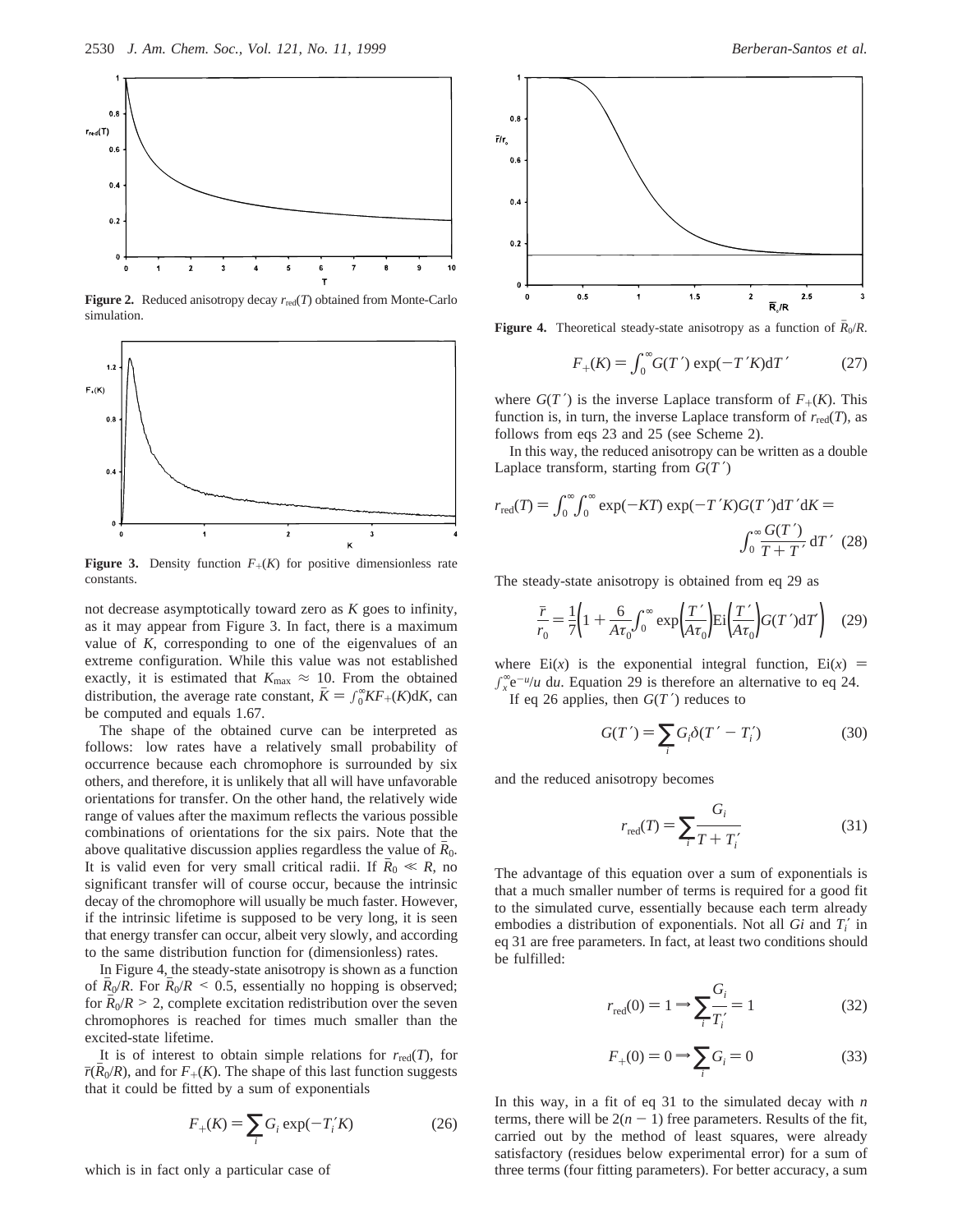**Scheme 2**

$$
r_{\text{red}}(T) \xrightarrow{\mathcal{L}^{-1}} F_{+}(K) \xrightarrow{\mathcal{L}^{-1}} G(T)
$$

**Table 1.** Best-Fit Parameters of the Simulated Decay of the Reduced Anisotropy*<sup>a</sup>*

| coefficient | value     | coefficient | value       |
|-------------|-----------|-------------|-------------|
| $G_1$       | 0.415 685 | $G_3$       | $-2064.425$ |
| $T_1'$      | 0.505 293 | $T_{3}'$    | 14.417.16   |
| $G_2$       | 1646.422  | G1          | 417.5875    |
| T'          | 14.136.54 | $T_A'$      | 15.521 45   |

*<sup>a</sup>* The numerical coefficients of eq 31 were obtained from a leastsquares fit with four terms in the interval  $T \in [0, 10]$ . Only six of the parameters were free, owing to eqs 32 and 33.

**Table 2.** Experimental Steady-state Anisotropies (Excitation Wavelength 334 nm, Except for CD7(6)OMe, for Which the Excitation Wavelength was 309 nm), as Well as Recovered  $\bar{R}_0/R$ Values (from Eq 34), Critical Radii for Transfer, and Recovered Nearest-Neighbor Distances*<sup>a</sup>*

| compd        | r     | $\bar{r}/r_0$ | $R_0/R$     | $R_0/A$ | $R/\AA$ |
|--------------|-------|---------------|-------------|---------|---------|
| <b>NAEt</b>  | 0.342 |               |             |         |         |
| <b>NAGlu</b> | 0.334 |               |             |         |         |
| CD7(2)       | 0.053 | 0.16          | $2.1 - 2.3$ | 15      |         |
| CD7(3)       | 0.051 | 0.15          | $2.3 - 2.6$ | 14      | 6       |
| CD7(6)       | 0.050 | 0.15          | $2.4 - 2.9$ | 14      | $5 - 6$ |
| $CD7(6)$ OMe | 0.070 | 0.21          | 1.6         | 10      | 6       |

*<sup>a</sup>* The calculated nearest-neighbor distances are estimated to have an uncertainty of  $\pm 1$  Å.

of four terms was used, and the corresponding coefficients are given in Table 1.

The steady-state anisotropy can also be explicitly computed from eq 31. One obtains

$$
\frac{\bar{r}}{r_0} = \frac{1}{7} \left[ 1 + \frac{6}{A\tau_0} \sum_i G_i \exp\left(\frac{T_i'}{A\tau_0}\right) \mathrm{Ei}\left(\frac{T_i'}{A\tau_0}\right) \right] \tag{34}
$$

**Steady-State and Time-Resolved Fluorescence Anisotropy.** Excitation polarization spectra of the cyclodextrins were measured in an ethanol-methanol (9:1) rigid glass at 100 K so that no depolarization of fluorescence arises from local motions of the chromophores. Some of the results were previously reported.<sup>7</sup> Calculation of  $\bar{r}/r_0$  was performed for the  $0-0$ transition (334 nm), using for  $r_0$  the value of the reference compounds (NAEt or NAGlu) at the same excitation wavelength or, for CD7(6)OMe, for which data from the reference compound was not available, the recovered initial anisotropy from the experimental anisotropy decay (excitation wavelength 309 nm). Experimental results, as well as recovered  $R_0/R$  values (from eq 34; see also Figure 4) are given in Table 2. It is seen that almost identical values, within experimental error, are obtained for all compounds. In particular, CD7(6)OMe, mainly on account of the smaller critical radius, has a higher steadystate anisotropy, but nevertheless gives the same nearestneighbor distance. The obtained distances compare well with those expected from molecular modeling.

Time-resolved anisotropy decays were also recorded for the above compounds under the same conditions. The measured long time anisotropies *r*<sup>∞</sup> are in all cases equal to one-seventh of the initial values  $r_0$  (fundamental anisotropy) within experimental error, thus confirming the previously published conclusion that chromophores are randomly oriented.<sup>7,11</sup> The decay curve for CD7(6) is shown in Figure 5. Given that for the time scale used (18.4 ps/channel) the pulse width (ca. 40 ps)



**Figure 5.** Anisotropy decay of CD7(6) in an ethanol-methanol (9:1) rigid glass at 100 K. Time scale is 18.4 ps/channel. Excitation wavelength was 309 nm, and emission wavelength was 370 nm. For the sake of clarity, only the first half of the decay is shown. It is seen that the long-time limit is already attained 3 ns after the excitation.

**Table 3.** Recovered Fundamental Anisotropies  $r_0$  and Nearest-Neighbor Distances *R* from a Fit of Eq 31 to the Time-Resolved Anisotropy Decays*<sup>a</sup>*

| compd                                   | $r_{\infty}^{\ b}$                             | $r_0$                            | $A/ns^{-1}$                  | $\tau_0$ /ns               | $R_0/\text{\AA}$ $R/\text{\AA}$ |        | $k$ /ns <sup>-1</sup>       |
|-----------------------------------------|------------------------------------------------|----------------------------------|------------------------------|----------------------------|---------------------------------|--------|-----------------------------|
| NAEt<br>NAGlu                           |                                                | $0.262^{e}$<br>0.257e            |                              |                            |                                 |        |                             |
| CD7(2)<br>CD7(3)<br>CD7(6)<br>CD7(6)OMe | 0.043c<br>$0.042^{c}$<br>0.042c<br>$0.048^{d}$ | 0.299<br>0.294<br>0.291<br>0.339 | 6.80<br>11.2<br>11.7<br>2.61 | 15.5<br>14.9<br>14.9<br>10 | 15<br>14<br>14<br>10            | 6<br>6 | 11.4<br>18.7<br>19.5<br>4.4 |

*<sup>a</sup>* The calculated nearest-neighbor distances are estimated to have an uncertainty of  $\pm 1$  Å. *k* is the average rate constant (1.67*A*) (see text), <sup>*b*</sup> Limiting anisotropy (value at *t*...) <sup>*c*</sup> Value determined from the text). *<sup>b</sup>* Limiting anisotropy (value at *t*∞) *<sup>c</sup>* Value determined from the plateau at long times. *<sup>d</sup>* Value determined by curve fitting. *<sup>e</sup>* Experimental steady-state value.

corresponds to two channels only, the anisotropy decay is here directly reconstructed from the vertically and horizontally polarized decays, without deconvolution. Least-squares analysis was then directly carried out on the anisotropy decays using the following equation, which results from a combination of eqs 22, 25, and 31, together with the values of  $G_i$  and  $T'_i$  given in Table 1

$$
r(t) = \frac{r_0}{7} \left( 1 + 6 \sum_{i} \frac{G_i}{At + T'_i} \right)
$$
 (35)

where

$$
A = \frac{3}{2} \frac{1}{\tau_0} \left(\frac{\bar{R}_0}{R}\right)^6
$$

The best-fit parameters  $r_0$  and  $A$  are given in Table 3. The nearest-neighbor distance *R* can then be calculated from *A*,  $\overline{R}_0$ , and  $\tau_0$ ; the obtained values are similar to those recovered from the steady-state. Some of the fundamental anisotropies recovered are slightly higher than those of the model compounds. Analysis of the decays with those anisotropies fixed at the model compounds values yields nearest-neighbor distances which differ from previous ones by less than 1 Å. An example of recovered distribution of rate constants is shown in Figure 6 for CD7(6).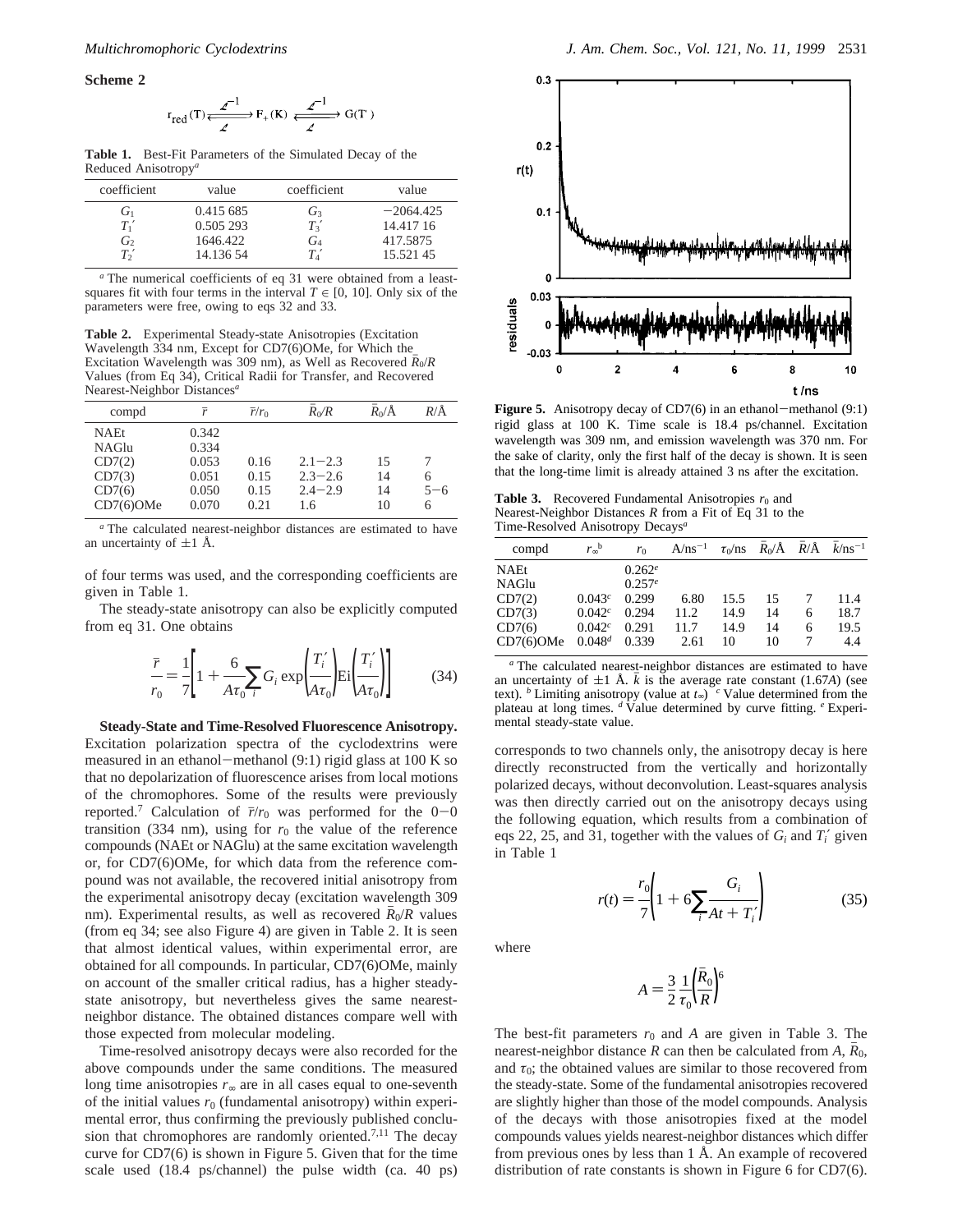

**Figure 6.** Recovered distribution of rate constants for CD7(6) (solid line). The recovered distribution from the best fit of  $r_{\text{red}}(t)$  with a stretched exponential  $[\exp(-\alpha t^{\beta})]$  is shown for comparison (broken line);<br>the exponent  $\beta$  was found to be close to  $\frac{1}{6}$ the exponent  $\beta$  was found to be close to  $\frac{1}{2}$ .

A wide dynamical range is apparent, with an average reciprocal rate constant of 51 ps and a reciprocal rate constant at the maximum of 480 ps.

It should be noted that the experimental steady-state anisotropy values are slightly higher than one-seventh of the corresponding fundamental anisotropies, which results from the fact that the anisotropy decay is not instantaneous. Calculation of the steady-state anisotropies based on the time-resolved data yields results identical (within experimental error) to the experimental ones.

Comparison between CD7(6) and CD7(6)OMe whose structures differ only by the additional methoxy substituent on the naphthalene moiety of the latter is of great interest. Considering the position of this substituent (see Figure 1), no significant difference in the spatial arrangement of the chromophores in the cyclodextrin is expected. But this substituent has a strong effect on the photophysical properties of the chromophore. Despite the fact that the excited-state lifetime, quantum yield, and consequently critical Förster radius are quite different from those of the parent compound CD7(6), it is remarkable that the recovered nearest-neighbor distance is the same within experimental error. This further supports the validity of the theoretical model and in particular the assumption of Förster mechanism for energy transfer.

## **Concluding Remarks**

Excitation energy transport in several *â*-cyclodextrins containing seven appended chromophores was studied theoretically and experimentally. Comparison of the absorption spectra with those of reference chromophores revealed no significant interaction between the chromophores in the ground state. Moreover, the emission anisotropy levels off at long time intervals, and the limiting anisotropies are in all cases close to one-seventh of the fundamental anisotropy, thus confirming that the chromophores are randomly oriented.

These findings allowed us to develop a realistic model of fixed positions but random orientations of the chromophores under the assumption of very weak coupling (Förster mechanism). The possibility of transfer between any pair and not only between nearest neighbors was allowed. A Monte-Carlo simulation based on the appropriate master equation was performed in order to calculate the theoretical anisotropy decay in terms of reduced variables and parameters. This decay contains a wide spectrum of rate constants and was shown to be better represented by a sum of a few hyperbolic terms than by a sum of the same number of exponentials.

A good fit to the experimental anisotropy decays was obtained, and the recovered parameters (fundamental anisotropy and nearest-neighbor distance from the anisotropy decay; nearest-neighbor distance from the steady-state anisotropy) for all cyclodextrins are physically reasonable and coherent. In particular, the nearest-neighbor distances fall in the range  $5-7$ Å in all cases, which is compatible with the nearest-neighbor distances expected from molecular modeling. These observations confirm the validity of the theoretical model.

In the simulations, only a distribution of orientations was considered and not a distribution of nearest-neighbor distances, as is expected from molecular modeling, because this distribution of distances is not known and could be narrow. Despite this approximation, the fit to the experimental anisotropy decay is very good. This means that the effect of orientation is predominant with respect to that of distance, or that a longer distance with a more favorable orientation is somewhat equivalent-in terms of transfer rate-to a shorter distance with a less favorable orientation.

In the present investigation, we faced the difficult problem of recovering a distribution of rate constants from an emission anisotropy decay curve. This problem is even more difficult than the recovery of lifetime distributions from fluorescence decay curves. When no a priori assumption of the shape of a distribution can be made, the maximum entropy method  $(MEM)^{25}$  is in principle appropriate. This method—via global analysis of the two polarized components of the emitted fluorescence—failed to recover a distribution resembling that obtained by Monte-Carlo simulation despite that the MEM solution fitted well to the experimental decays. Attempts at fitting with a stretched exponential (which has already been used in various situations to characterize distributions of relaxation times) gave a reasonable agreement with the experimental decays (see Figure 6), but the physical basis of this law is questionable. Finally, the present work emphasizes the utility of Monte-Carlo simulations for the interpretation of experimental anisotropy decays with underlying distributions of rate constants for energy transfer.

#### **Experimental Section**

**Synthesis.** The syntheses of CD7(2), CD7(3), CD7(6), and the model chromophores NAEt and NAGlu were previously described.7

CD7(6)OMe was prepared by coupling the 6-methoxy-2-naphthoic acid<sup>26</sup> with the per-2,3-acetyl- $\beta$ -cyclodextrin<sup>27</sup> with DCC in dry dichloromethane at room temperature in 60% yield: $^{28}$  <sup>1</sup>H NMR (CDCl<sub>3</sub>) 8.57 (s, 1H), 8.06 (d,  $J = 9$  Hz, 1H), 7.95 (d,  $J = 9$  Hz, 1H), 7.78 (d, *J* = 9 Hz, 1H), 7.13 (d, *J* = 9 Hz, 1H), 7.08 (s, 1H), 5.51 (dd *J*<sub>32</sub> = 9.3 Hz and  $J_{34} = 8.8$  Hz, 1H, H(3)), 5.36 (d,  $J_{12} = 3.7$  Hz, 1H, H(1)), 4.96  $(d, J_{6a5} = 12.2 \text{ Hz}, 1H, H(6a)), 4.88 \text{ (dd, } J_{21} = 3.7 \text{ Hz}, J_{23} = 9.3 \text{ Hz},$ 1H, H(2)), 4.74 (d,  $J_{6b5} = 10.0$  Hz, 1H, H(6b)), 4.45 (d,  $J_{54} = 9.2$  Hz, 1H, H(5)), 4.00 (dd,  $J_{43} = 8.8$  Hz and  $J_{45} = 9.2$  Hz, 1H, H(4)), 3.84 (s, 3H), 2.18 (s, 3H), 2.11 (s, 3H); 13C NMR (CDCl3) 170.8, 169.4, 165.9, 159.3, 137.2, 131.1 (2), 127.9, 126.9, 124.7, 119.4, 105.5, 96.7 (C1), 76.5 (C4), 71.0 (C2 and C3), 70.0 (C5), 62.7 (C6), 55.2, 20.9, 20.8. Anal. Calcd for  $(C_{22}H_{22}O_9)7:2.5H_2O$  (3057.8): C, 60.49; H, 5.24. Found: C, 60.44; H, 5.19. TLC: elution dichloromethane-ethanol 95%  $(90:10)$   $R_f = 0.71$ .

**Spectroscopic Measurements and Calculations.** The UV-vis absorption spectra were recorded on a Kontron Uvikon-940 spectrophotometer. Corrected fluorescence spectra were obtained with a SLM 8000 C spectrofluorometer. All solvents used were of spectroscopic grade.

(28) Jullien, L.; Canceill, J.; Lacombe, L.; Lehn, J.-M. *J. Chem. Soc., Perkin Trans. 2*, **<sup>1994</sup>**, 989-1002.

<sup>(25)</sup> Livesey, A. K.; Brochon, J. C. *Biophys. J.* **<sup>1987</sup>**, *<sup>52</sup>*, 693-706.

<sup>(26)</sup> Jacques, J.; Horeau, A. *Bull. Soc. Chim. Fr.*, **<sup>1950</sup>**, *<sup>17</sup>*, 512-520. (27) Baer, H. H.; Shen, Y.; González, F. S.; Berenguel, A. V.; García,

J. I. *Carbohydr. Res.* **<sup>1992</sup>**, *<sup>135</sup>*, 129-139.